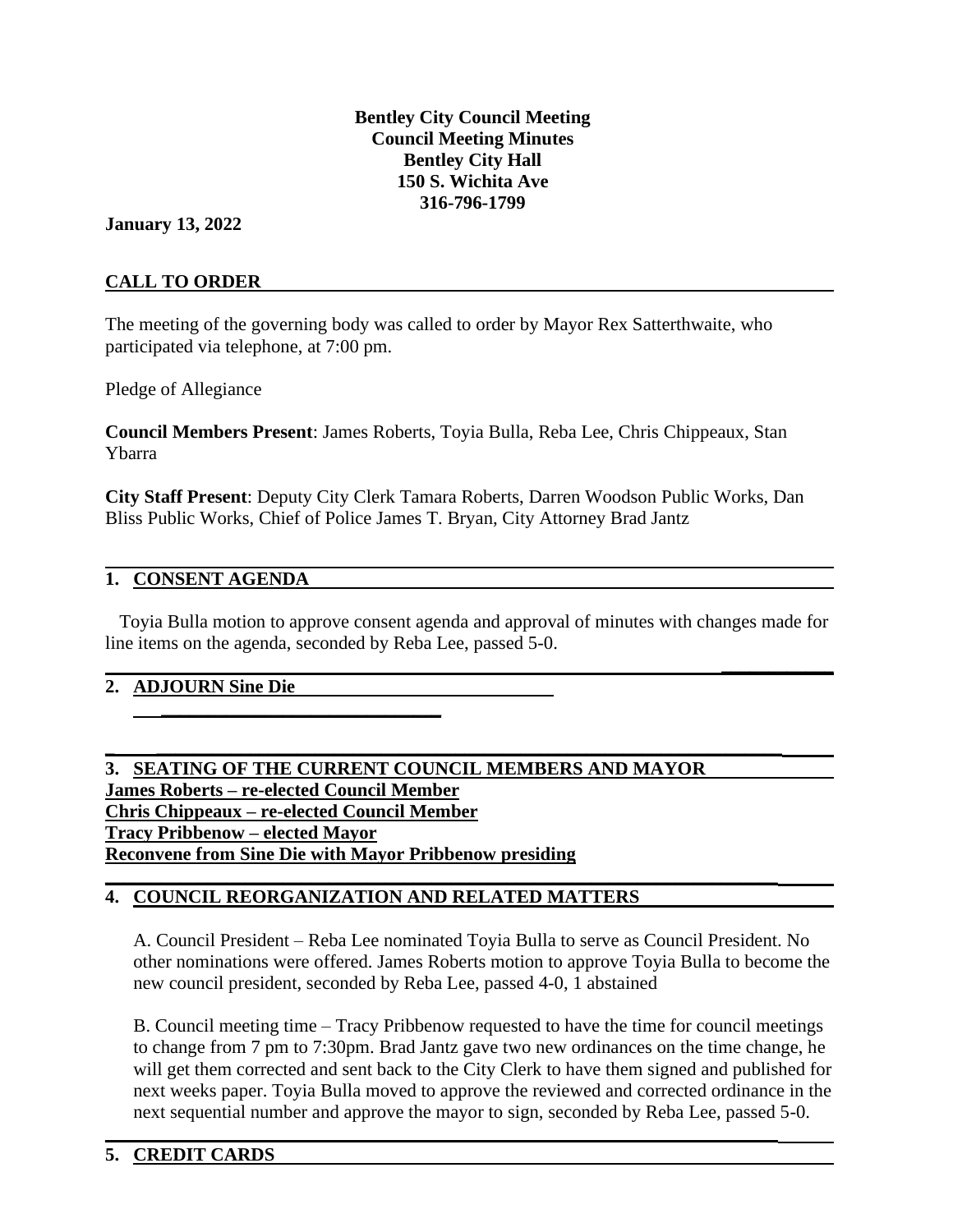Toyia Bulla would like for staff to look into getting Debit Cards versus Credit Cards for each Department Head, provided that credit limits can be set for each card. This would simplify the bookkeeping and allow each department to keep track of when they are reaching their limit. Toyia Bulla would like staff to present at the next council meeting.

 $\mathcal{L}_\mathcal{L} = \mathcal{L}_\mathcal{L} - \mathcal{L}_\mathcal{L}$ 

# **6. AUDITOR DISCUSSION \_\_\_\_\_\_**

Brad Jantz presented 2 different audit proposals from Loyd Group LLC and Knudsen Monroe & Company LLC. The Bubsy Ford and Reimer proposal was also presented. This is tabled till next council meeting for further discussion so that council members have adequate time to review each proposal.

## $\mathcal{L}_\mathcal{L} = \mathcal{L}_\mathcal{L} - \mathcal{L}_\mathcal{L}$ **7. STAFF REPORTS \_\_\_\_\_\_**

A. Police Department- Chief Tim Bryan presented his report for the month of December, which was a month with the holidays, but also high activity and several call-outs for the agency. Because of this increased activity, patrol hours and traffic enforcement decreased. No thefts, burglaries, or domestic incidents occurred during the month. Chief Tim Bryan presented the Flock Group Agreement to be accepted and approved for a camera to deter crime. The City Attorney has reviewed the contract and would like one additional paragraph added to allow for termination in the second year if budget approval is not forthcoming. Toyia Bulla moved to approve the contract with Flock Group with amended contract language seconded by Chris Chippeaux, passed 5-0.

B. Fire Department – Chris Chippeaux said they have 2 fire department personnel taking EMT classes. Chris Chippeaux mentioned that the tires on the brush truck are expired and that they are looking into get 3 bids on new tires.

C. Park and Rec – The park has a basketball goal, and it is hoped that installation will be completed in the next few days. Reba Lee is looking into redoing the music fence at the park. Reba Lee will work with public works to look into a light pole for the City Park. Reba Lee said they will discuss the possibility of a community garden at the Park & Rec committee meeting on Monday the  $17<sup>th</sup>$ . Lee also mentioned that 32 new baseball helmets were purchased, as well as 15 new bats and new equipment bags.

D. Public Works – Dan Bliss and Darren Woodson said they spoke with Fire District 1 about the fire hydrants, and they recommend that they be painted silver with red cap and red top. Dan Bliss and Darren Woodson presented the design of the proposed Bentley Sign with quotes from Midwest Cutting LLC, and i the sign's proposed location was discussed. Reba Lee will work with them on location.

Dan Bliss presented the quotes for a new chlorinator. Toyia Bulla suggested we wait until the next meeting to present for approval when they get the  $3<sup>rd</sup>$  bid. Dan Bliss said they are low or out of meters and meter setters and cans. They need to install one of each at the addresses of 601 and 603 off Edwards and Oxford in Castle Estate. Toyia Bulla asked for Public Works to do a spreadsheet showing each item and quote.

Darren Woodson presented a quote from Nu-Line Co Inc. for 30" Stop signs and 30" vinyl for the stop signs and ice melt. James Roberts motion to approve the purchase of the stop signs and vinyl not to exceed \$520.00, seconded by Toyia Bulla, passed 5-0.

Dan Bliss said that they received the new increase for water rates of .09 cents per 1,000 gallons from the City of Wichita, but the rate increase from 2021 of \$.08 per 1000 gallons was never